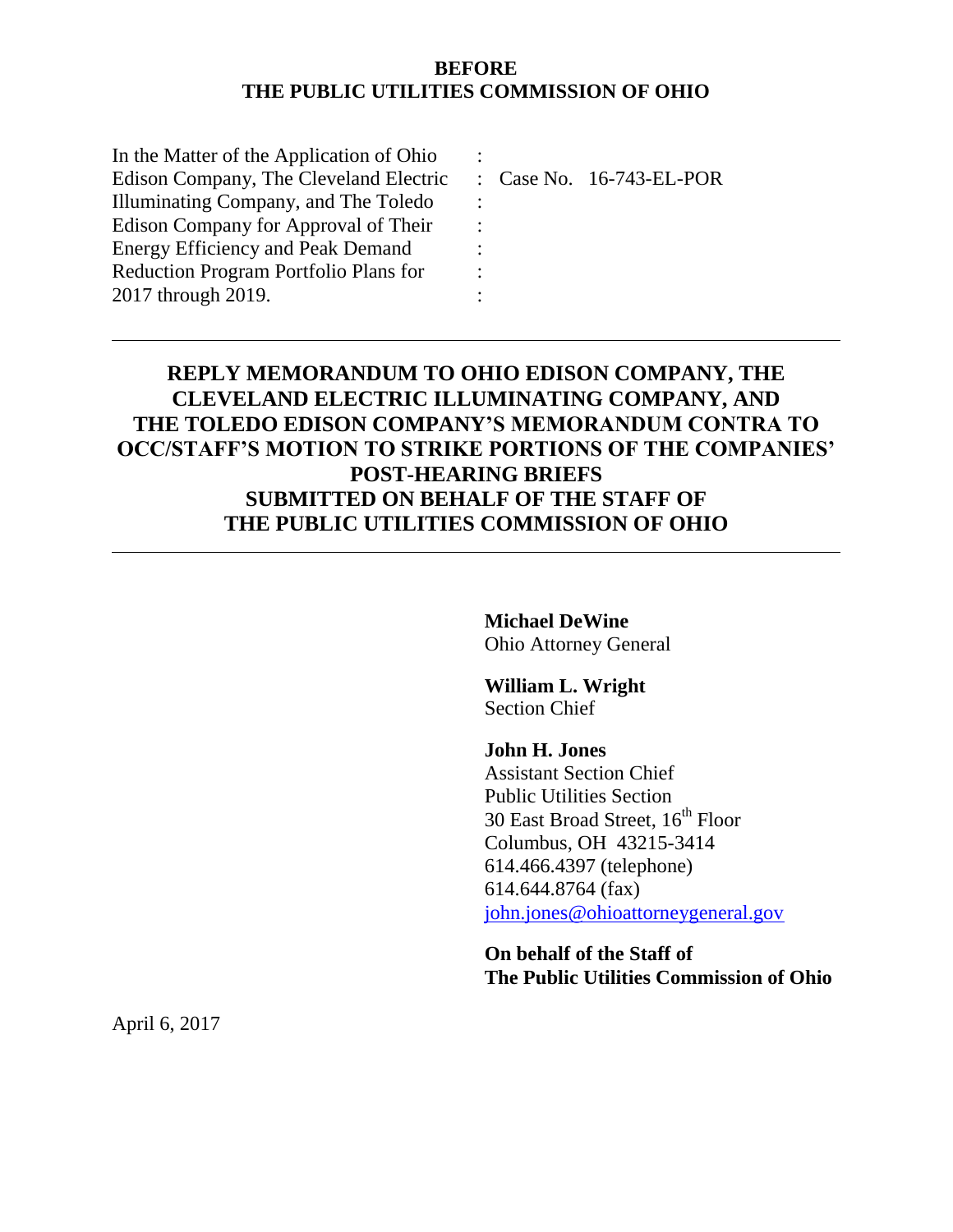| A.              | The Commission should strike the Companies' statements<br>alleging Staff's lack of meaningful participation in the<br>settlement process because they constitute improper<br>commentary and judgment/opinion of counsel not in evidence<br>and constitute evidence of inadmissible confidential<br>$\mathcal{R}$ |
|-----------------|------------------------------------------------------------------------------------------------------------------------------------------------------------------------------------------------------------------------------------------------------------------------------------------------------------------|
| <b>B.</b>       | The Commission should strike the Companies' references to<br>non-signatory parties' negotiated positions and Stipulation                                                                                                                                                                                         |
| $\mathcal{C}$ . | The Commission should strike all portions of the Companies'<br>Initial and Reply Briefs that rely on documents filed in the                                                                                                                                                                                      |
| D.              | The Companies' statements that Staff caused the proceedings<br>to be delayed have no foundation in the record and constitute<br>improper commentary and judgment/opinion of opposing                                                                                                                             |
| E.              | The Companies' observation that other parties did not support                                                                                                                                                                                                                                                    |
|                 |                                                                                                                                                                                                                                                                                                                  |
|                 |                                                                                                                                                                                                                                                                                                                  |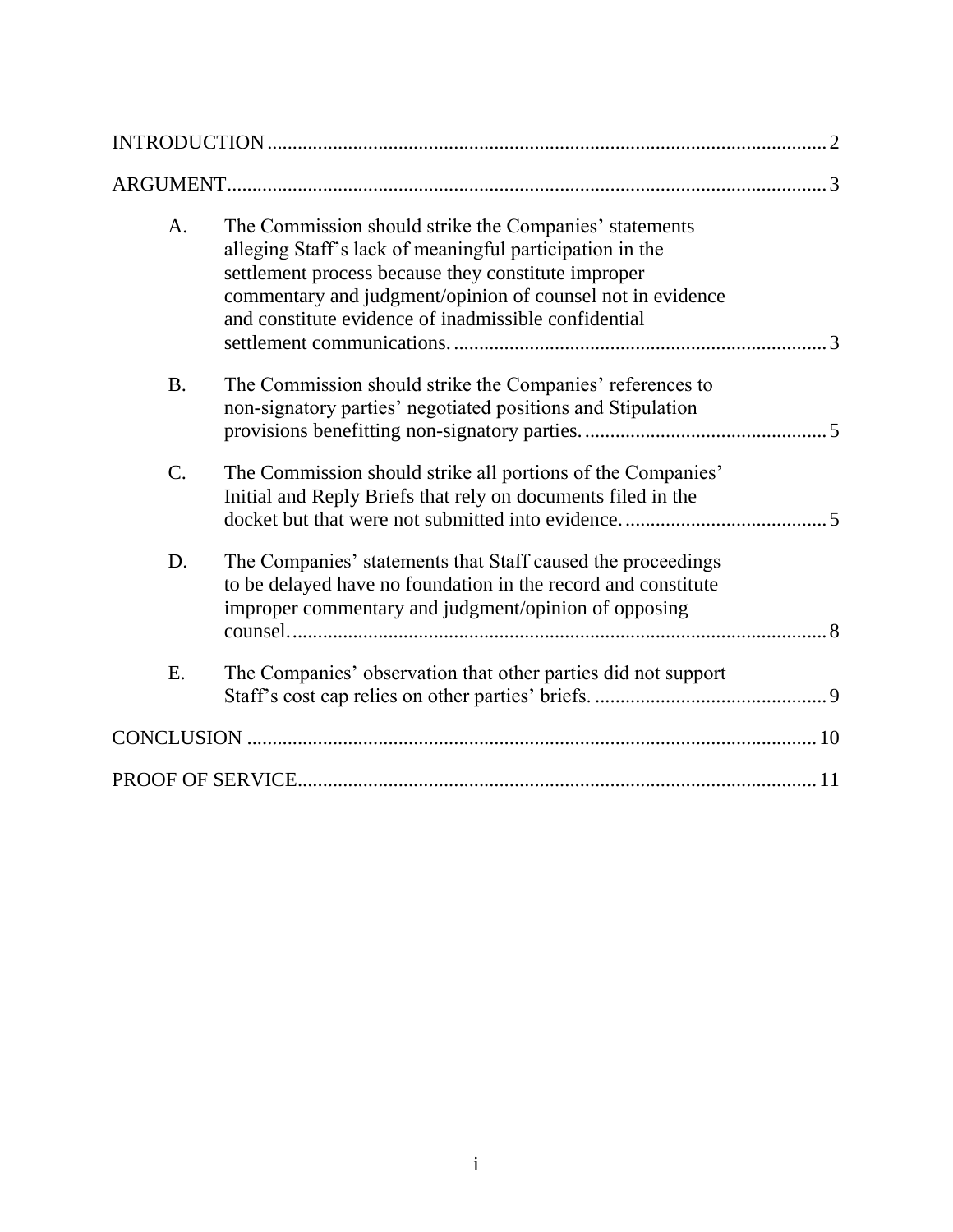#### **INTRODUCTION**

The Ohio Edison Company, The Cleveland Electric Illuminating Company, and The Toledo Edison Company's (collectively, the "Companies") memorandum contra to OCC/Staff's motion to strike fails to provide a compelling argument for the Public Utilities Commission of Ohio ("Commission") to deny the motion to strike their nonrecord statements pursuant to its established rules and precedent. The authority cited and relied upon by OCC and Staff is on point and favors the movants here. The Companies' continue to rely on non-record evidence in citing other *parties' briefs* in their memorandum contra as further evidence in support of their non-record statements that are subject to the motion to strike.<sup>1</sup> The Commission should strike the portions of their briefs that rely on information that was not introduced and admitted into evidence. Based on OCC/Staff's motion to strike and Staff's reply below, the Commission should grant the motion to strike in its entirety.

 $\overline{a}$ 

<sup>1</sup> Ohio Edison Company, The Cleveland Electric Illuminating Company, and The Toledo Edison Company's Memorandum Contra to OCC/Staff's Motion to Strike Portions of The Companies' Post-Hearing Briefs", Case No. 16-0743-EL-POR (March 30, 2017) at 6, fns. 20-21, 9, fns. 32-33, 10, fns. 35-37.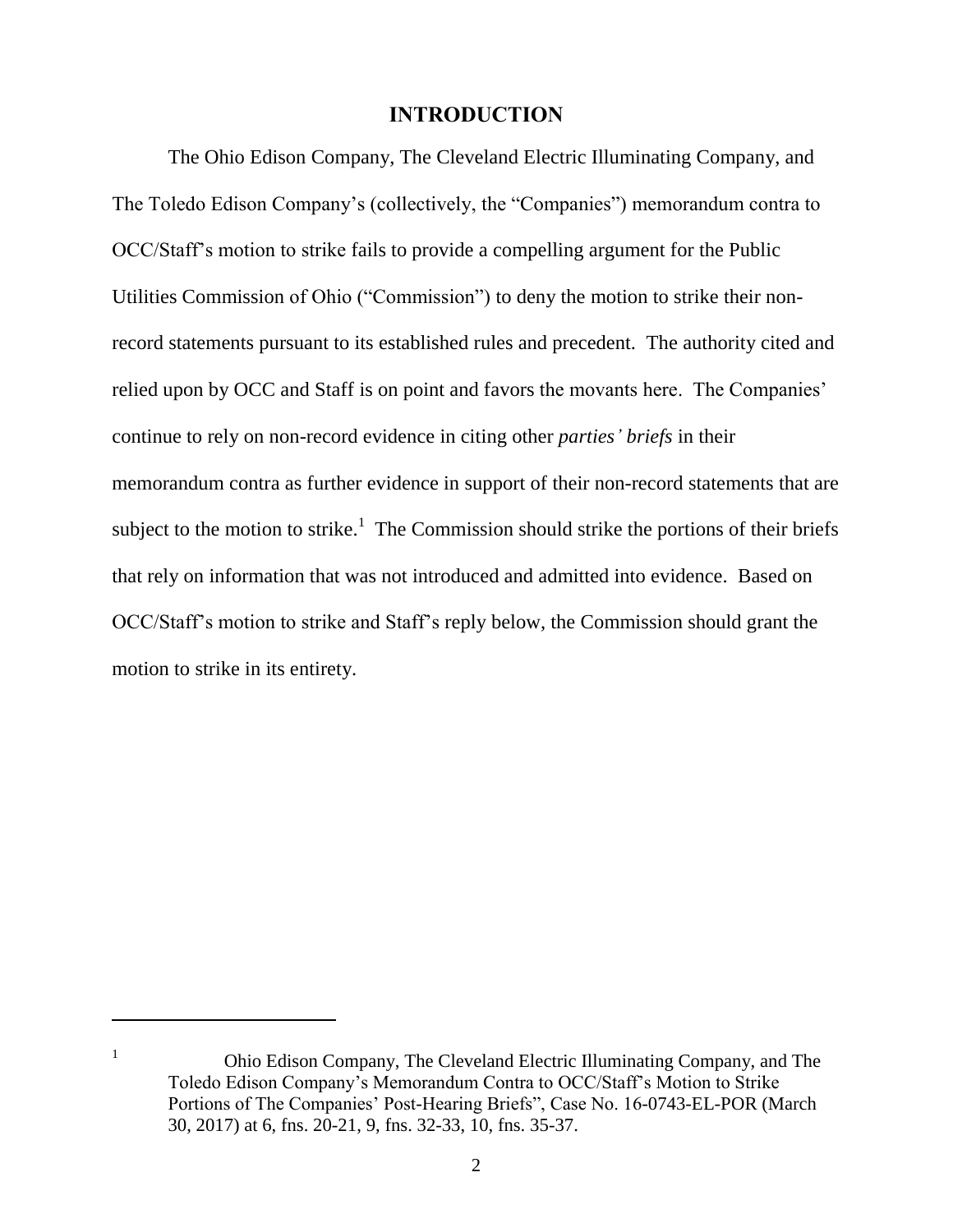### **ARGUMENT**

# **A. The Commission should strike the Companies' statements alleging Staff's lack of meaningful participation in the settlement process because they constitute improper commentary and judgment/opinion of counsel not in evidence and constitute evidence of inadmissible confidential settlement communications.**

In their Initial Brief, the Companies improperly express their opinion on whether Staff meaningfully participated in settlement discussions.<sup>2</sup> These references are nonrecord information, which is improper and violates Commission rules and precedent.<sup>3</sup> The Commission has rejected efforts by parties to include information in a brief that is not part of the record.<sup>4</sup> The statement here about Staff's conduct during the settlement negotiations is commentary and judgment or opinion of counsel for the Companies injected in their brief to bolster their legal position and proposals. Staff is clearly prejudiced by these statements because at no time prior to briefing were these statements made known to Staff or made part of the record. Staff had no opportunity to rebut or challenge these statements through cross examination.

*In the Matter of the Application of Ohio Edison Company, The Cleveland Electric Illuminating Company, and The Toledo Edison Company for Approval of Their Energy Efficiency and Peak Demand Reduction Program Portfolio Plans for 2017 through 2019*, Case No. 16-743-EL-POR (Companies' Post-Hearing Brief at 12) (Feb. 21, 2017) ("Initial Brief").

 $\frac{1}{2}$ 

3

4

*In the Matter of the Application of Ohio Edison Company, The Cleveland Electric Illuminating Company, and The Toledo Edison Company for Approval of Their Energy Efficiency and Peak Demand Reduction Program Portfolio Plans for 2017 through 2019*, Case No. 16-743-EL-POR (Companies' Post-Hearing Brief at 12) (Feb. 21, 2017) ("Initial Brief").

*In the Matter of the Application of Columbia Gas of Ohio, Inc. for Approval of Demand Side Management Program for it Residential and Commercial Customers*, Case Nos. 16-1309-GA-UNC et al. (Opinion and Order at 14-17) (December 21, 2016) (Commission granted OCC's motion to strike portions of Columbia's reply brief regarding information not introduced and admitted in the record that included Columbia's interpretation of its application).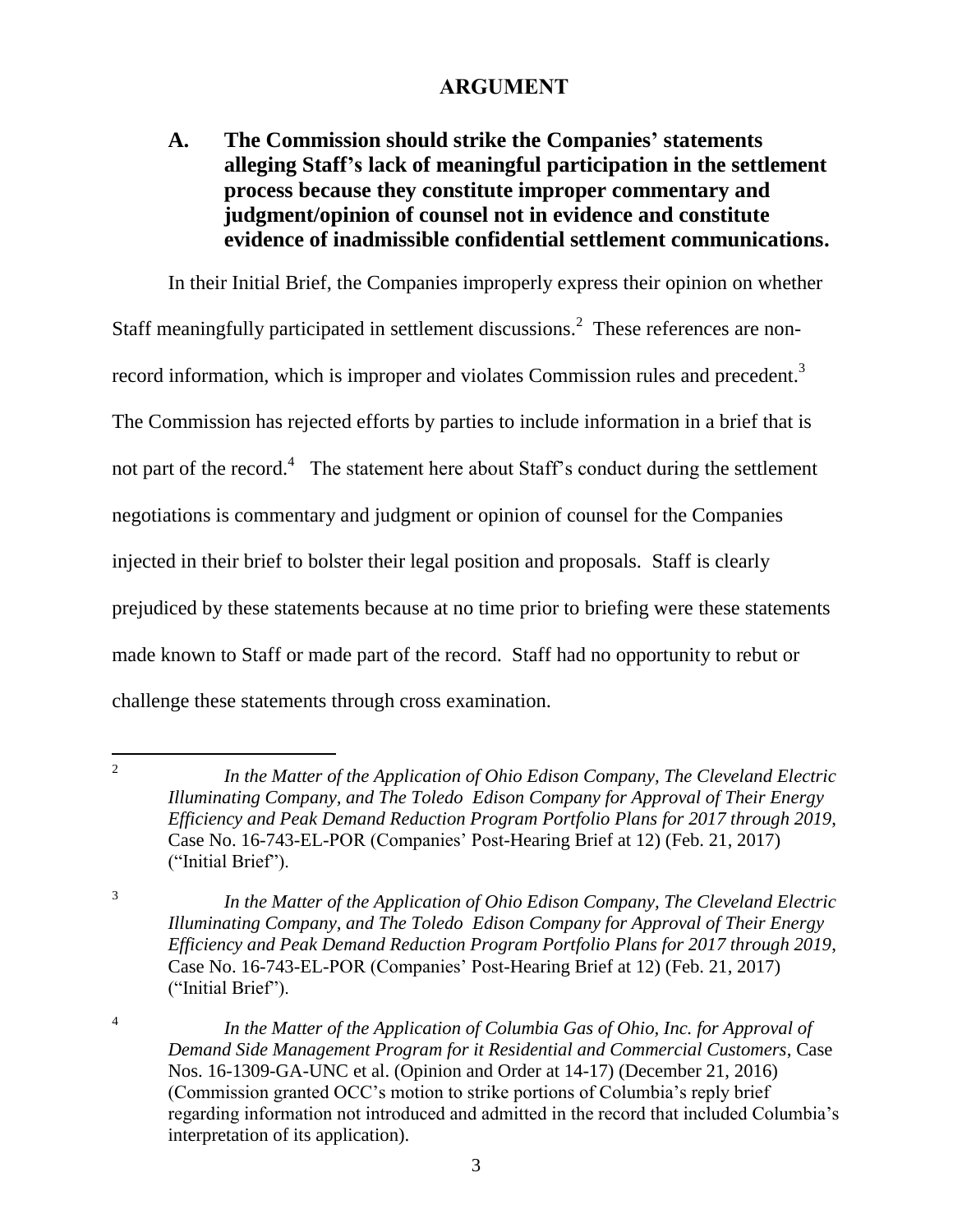Allowing counsel to make statements and judgments on the conduct of other parties during settlement negotiations in briefing that are not part of the record of evidence will set a dangerous new precedent. Portions of the Companies' Initial Brief that reference this information should be stricken, consistent with Commission precedent.

Moreover, and perhaps more importantly, settlement communications between parties to Commission proceedings are confidential. The Commission's rules plainly state: "Evidence of conduct or statements made in compromise negotiations is . . . not admissible."<sup>5</sup> The plain language of that rule establishes that the Companies' statements are not admissible and should be stricken. Relying on this rule, the Commission previously stated "it will not consider the parties'…efforts to resolve this dispute as evidence" and "[e]vidence of conduct or statements made in compromise negotiations is likewise not admissible."<sup>6</sup> The Companies' statements go to Staff's conduct during settlement discussions. Therefore, any statements made by the Companies regarding how meaningful Staff's participation was during settlement discussions should be stricken from the Initial Brief.

The Companies' argue that the statements are permissible because they address whether the stipulation is the product of serious bargaining one of the prongs of the Commission's three-prong test for evaluating a stipulation. This argument is without merit. While the Commission does consider whether parties were invited to participate in settlement discussions and had the opportunity to represent their interests, it does not

5 6

<sup>5</sup> Ohio Adm. Code 4901-1-26(E).

*In re Complaint of Karl Friedrich Jentgen v. Ohio Edison Co.*, Case No. 15-245- EL-CSS (Entry on Rehearing ¶ 33) (Dec. 7, 2016).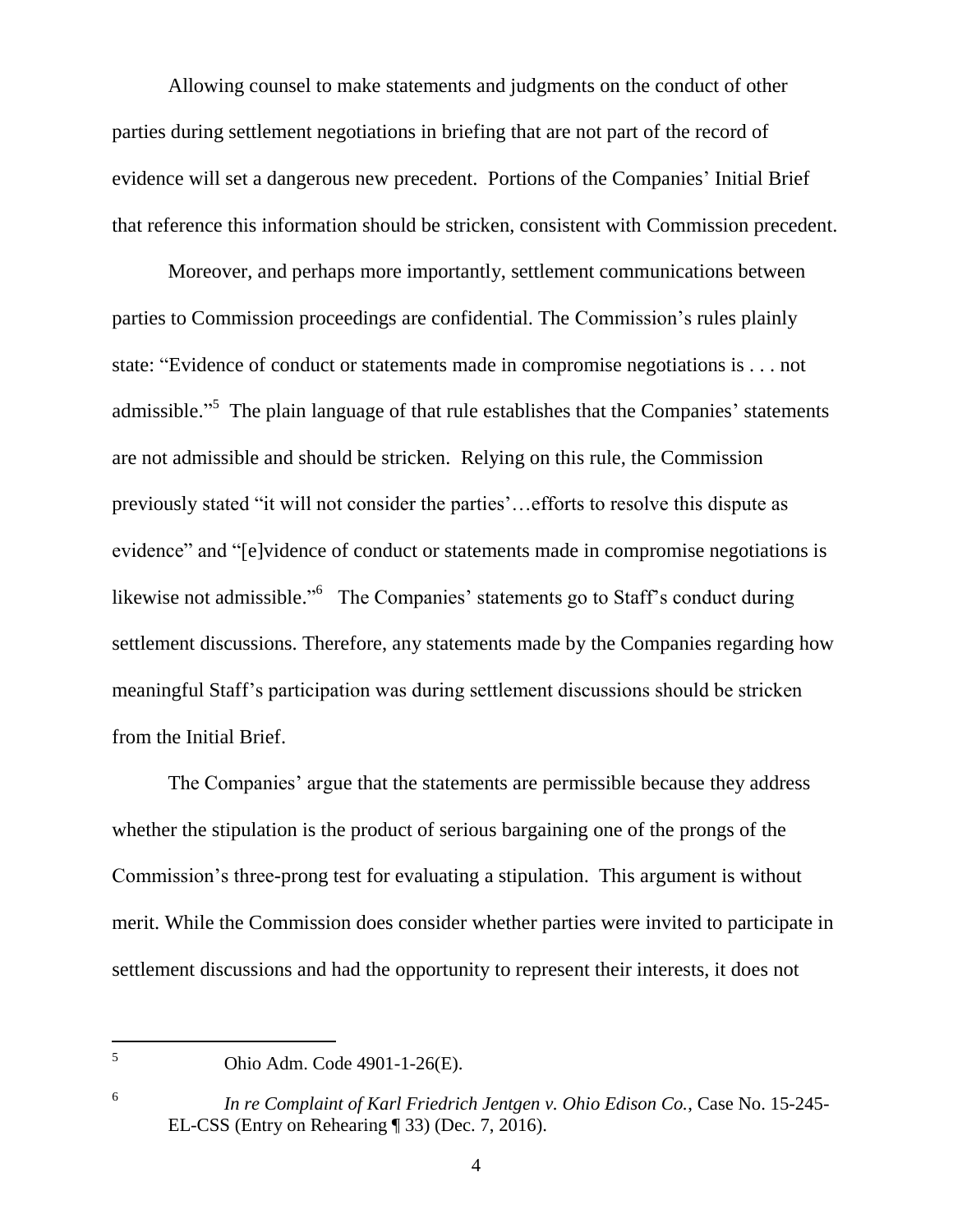consider the parties' conduct and statements made at those meetings. The Companies overreach in their argument by not addressing that distinction. The Commission should strike from the Companies' briefs all references to parties' conduct or statements during settlement negotiations.

# **B. The Commission should strike the Companies' references to nonsignatory parties' negotiated positions and Stipulation provisions benefitting non-signatory parties.**

For the same reasons, Staff and OCC move to strike the Companies' statements identifying and describing OCC and OHA's settlement negotiations and positions. These parties negotiated the Energy Star benchmarking program and the expansion of participation in EE programs among the Companies' low-income customers.<sup>7</sup> These are substantive confidential negotiations and positions taken by parties who ultimately decided not to join the Stipulation. Statements made in compromise negotiations are not admissible pursuant to Ohio Adm. Code 4901-1-26 (E). Allowing this information to be cited in briefs could have a chilling effect on parties' negotiations in future cases.

# **C. The Commission should strike all portions of the Companies' Initial and Reply Briefs that rely on documents filed in the docket but that were not submitted into evidence.**

The Commission should strike all of the Companies' references to the motions to intervene and motions for continuances that were filed in the docket of the case, but not introduced and made part of the record of evidence.<sup>8</sup> The motions cannot be used as

Initial Brief at 34, fn.152.

<sup>-</sup>7

8

Initial Brief at 35, fns. 153-159; Reply Brief at 6-7, fns. 29-34.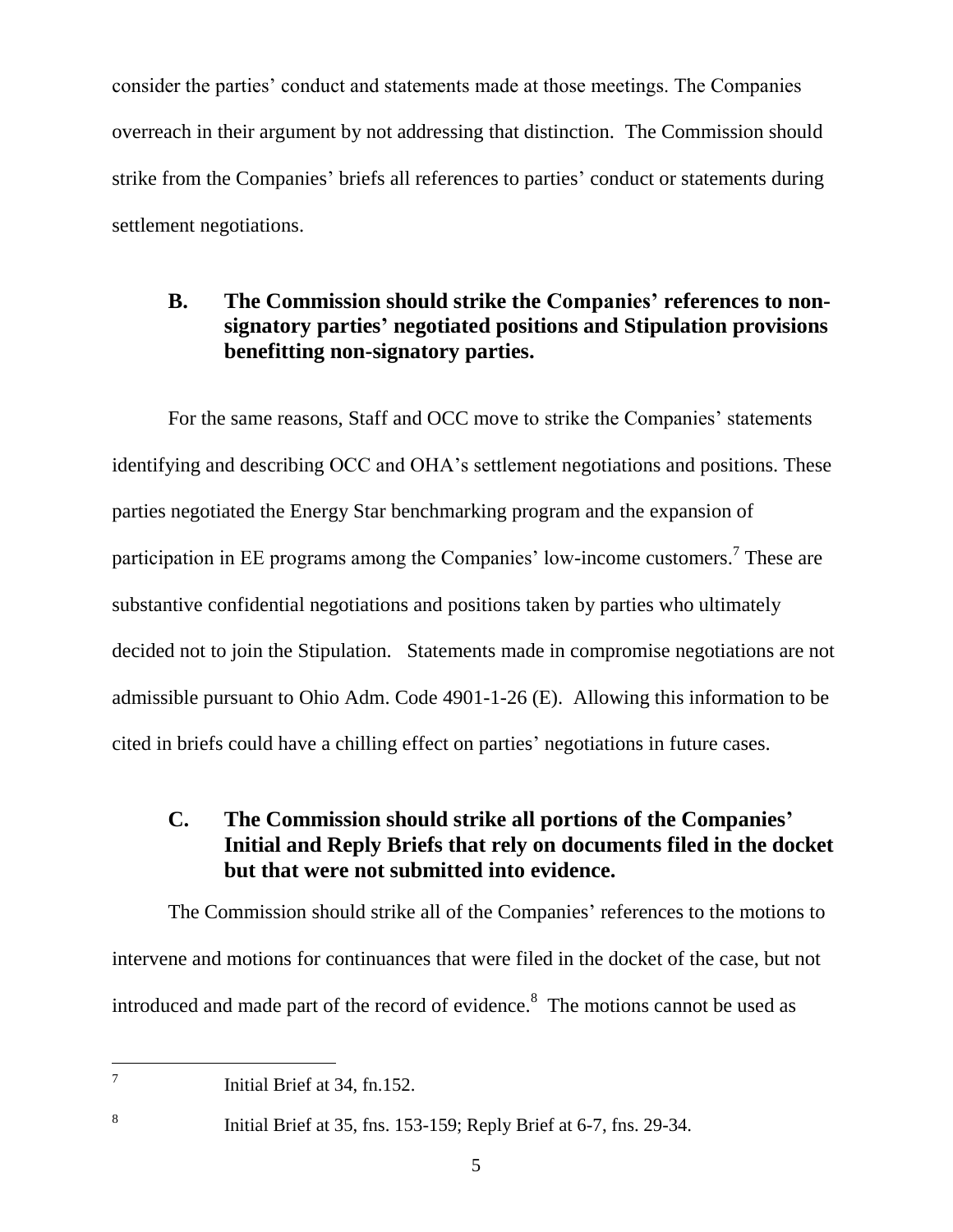evidence to support the Companies' legal arguments on brief. The motions were not offered or admitted into the evidentiary record. The Companies had the opportunity to seek to introduce the information into the record during the hearing process, when Staff and OCC could test the alleged evidence. No party sought to have it admitted. The portions of the Companies' Initial Brief that cite and rely on these motions should be stricken, consistent with Commission precedent and fairness in Commission proceedings.

The Companies' argue that citations to motions in the case docket but not in evidence are permissible because the Attorney Examiner stated "I think the record is what it is. I think you can look at the docket card and make that argument". $9$  The Companies misinterpret the Attorney Examiner's statement. The docket card is OCC Exhibit 3 and it was admitted in the record of evidence prior to the Attorney Examiner's statement.<sup>10</sup> Also, the Attorney Examiner sustained Staff's objection to prevent the Companies' counsel from cross examining Staff's witness on the topic of delay and Staff's motion for a continuance filed on the docket by stating "so let's move on" to counsel.<sup>11</sup> The Attorney Examiner's ruling was consistent with Commission precedent.<sup>12</sup>

*In the Matter of the Application of Ohio Edison Company, The Cleveland Electric Illuminating Company, and The Toledo Edison Company for Approval of Their Energy Efficiency and Peak Demand Reduction Program Portfolio Plans for 2017 through 2019*, Case No. 16-743-EL-POR (Transcript of Proceedings at 438) (Jan. 25, 2017) ("Tr. Vol  $III$ ").

-<br>9

 $11$  Tr. Vol. III at 437-438.

<sup>10</sup> Tr. Vol. I (January 23, 2017) at 132-133.

<sup>12</sup> *In the Matter of the Application of Columbia Gas of Ohio, Inc. for Approval of Demand Side Management Program for it Residential and Commercial Customers*, Case Nos. 16-1309-GA-UNC et al. (Opinion and Order at 14-17) (December 21, 2016)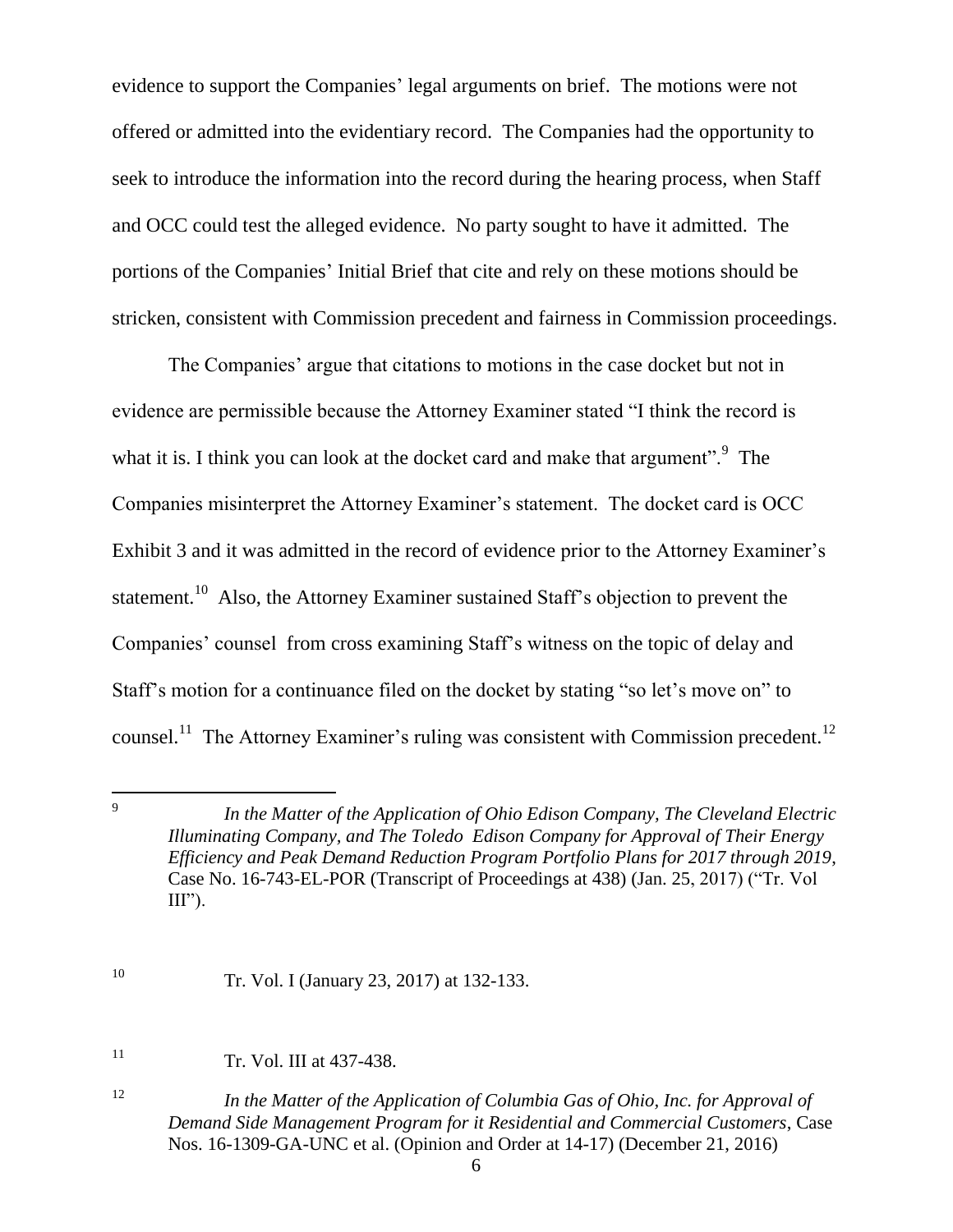Motions to intervene that are on the docket but not in evidence should be treated the same as motions to continue that are on the docket but not in evidence. Both motions are outside of the record of evidence and nobody requested administrative notice to be taken of those motions. The Companies' attempt to distinguish Staff and OCC's cited authority for striking documents on the docket but not in evidence by arguing that those cases strike portions of briefing that rely on information from different Commission dockets and proceedings.<sup>13</sup> The Companies' argument is without merit because it is a distinction without a difference. The point is documents on the docket are not automatically admitted into the evidentiary record of the same case. Otherwise, Ohio Adm. Code 4901-1-28 (A) and (E) admitting into evidence at the time it is filed any Staff Report of Investigation, would serve no purpose and be nullified by the Companies' argument here. The authority cited by Staff and OCC in their motion to strike is persuasive and controlling authority on this subject.

The Companies' concede that Staff and OCC's motion to strike, in part, has merit by voluntarily withdrawing statements in their Brief that rely on a filing from a 2011 case involving AEP Ohio.<sup>14</sup> The cited document from the 2011 case involving AEP Ohio is

 $\overline{a}$ 

(Commission granted OCC's motion to strike references to joint motion for an extension of the procedural schedule that was not admitted in the evidentiary record).

<sup>13</sup> Ohio Edison Company, The Cleveland Electric Illuminating Company, and The Toledo Edison Company's Memorandum Contra to OCC/Staff's Motion to Strike Portions of The Companies' Post-Hearing Briefs", Case No. 16-0743-EL-POR (March 30, 2017) at 5, fn.12.

<sup>14</sup> Ohio Edison Company, The Cleveland Electric Illuminating Company, and The Toledo Edison Company's Memorandum Contra to OCC/Staff's Motion to Strike Portions of The Companies' Post-Hearing Briefs", Case No. 16-0743-EL-POR (March 30, 2017) at 10, fn. 38.

7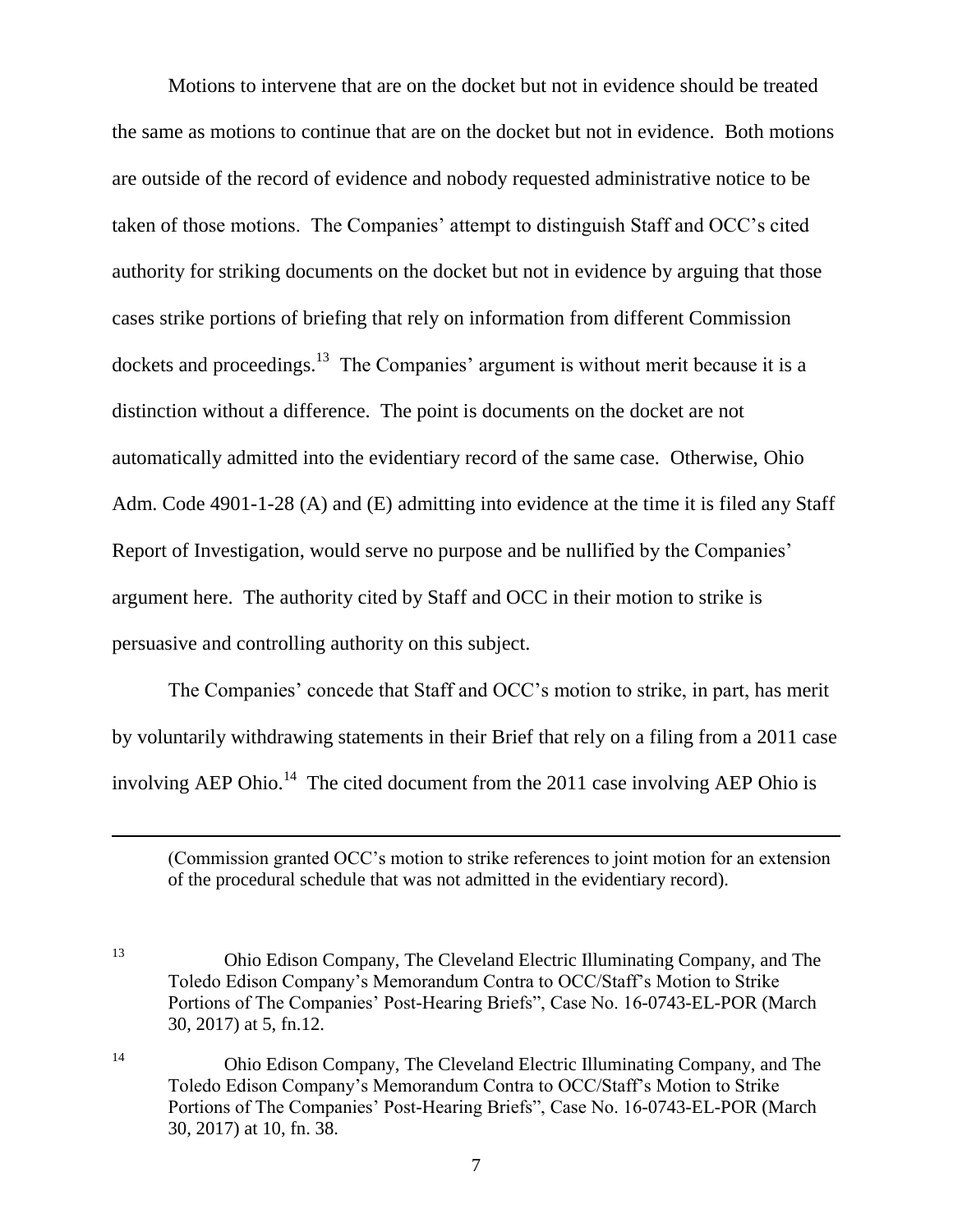not in the evidentiary record in this case. No party sought admission of this document, and no party had the opportunity to cross examine any witness regarding this document. The Commission should permit the Companies to withdraw this non-record evidence.

For the foregoing reasons and for good cause shown, the Commission should grant Staff and OCC's motion to strike all documents referenced in the Companies' briefs that are on the docket of the case but not introduced and admitted in the evidentiary record.

## **D. The Companies' statements that Staff caused the proceedings to be delayed have no foundation in the record and constitute improper commentary and judgment/opinion of opposing counsel.**

The Companies' references and statements in both their Initial and Reply Briefs accusing Staff of delaying the proceedings should be stricken. The statements<sup>15</sup> are improper and serve no evidentiary value to the Commission. The Companies' are limited to the record of evidence in making their delay argument. Otherwise, allowing the Companies' counsel to become a witness outside of the record and inject conjecture in their briefs sets a bad precedent for future cases and our practice before the Commission. The Companies' counsel attempts to explain why they did or did not do something procedurally in response to another party acting. These explanations and statements are outside of the record and completely inappropriate. None of this information was cited in any documents admitted in the record or testified to by any witness on the witness stand. Neither Staff nor any other party had any opportunity to cross-examine the Companies or their counsel on such statements. Staff requests these parts in the Companies' briefs be stricken for being improper conjecture and outside of the record.

15

<sup>15</sup> Initial Brief at 48 and fn. 221, 49; Reply Brief at 36 and fns. 192-193..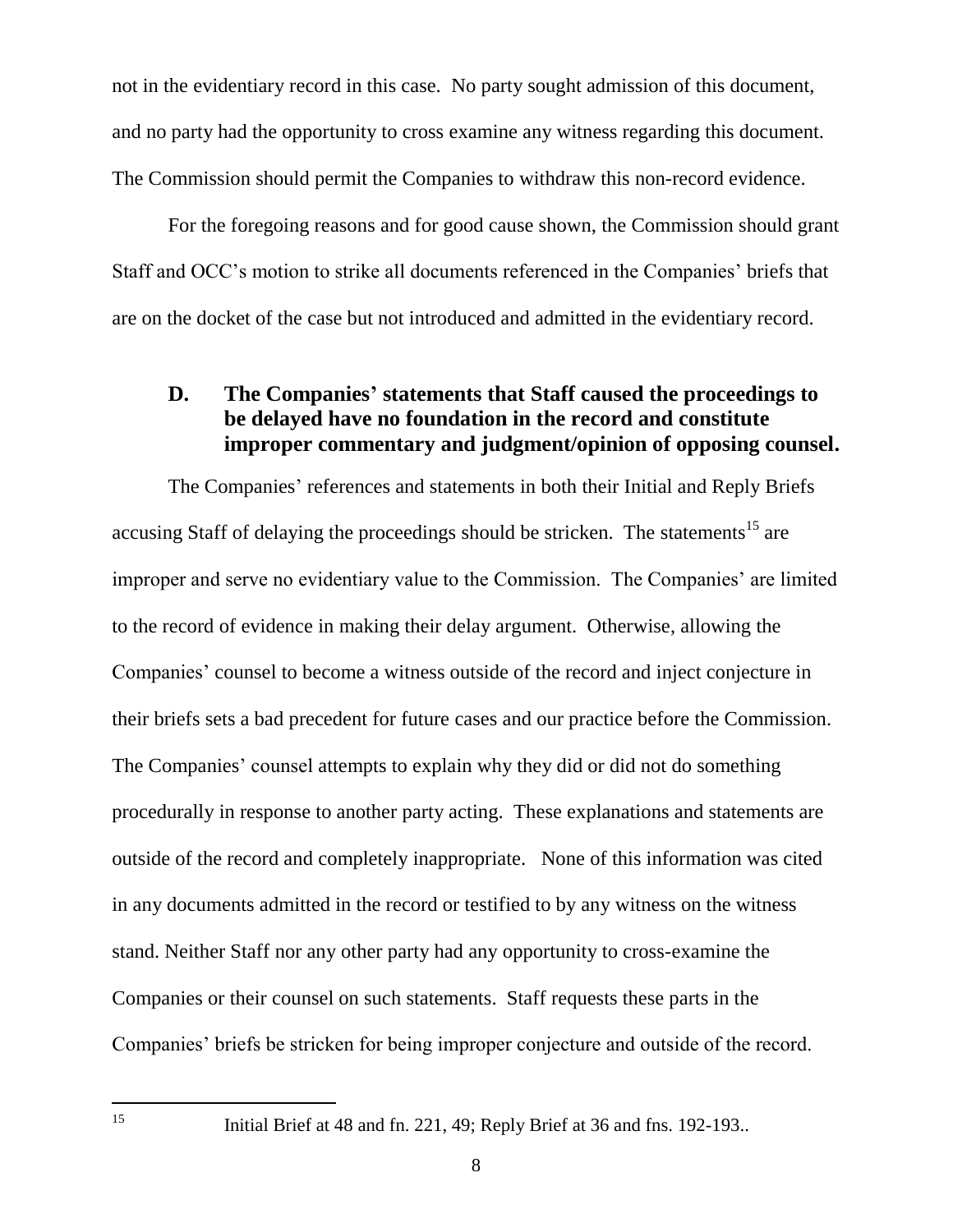#### **E. The Companies' observation that other parties did not support Staff's cost cap relies on other parties' briefs.**

The Companies cite other parties' briefs to support their argument that the Companies may make references in their Initial Brief to other parties rejecting Staff's cost cap proposal because it exceeded the Commission's statutory and regulatory authority.<sup>16</sup> Briefs are non-record information that cannot be relied on as evidence.

In fact, the Companies cite to the Initial Briefs of the Environmentals parties and OPAE to support their previous off the record statements that these parties do not support Staff's cost cap proposal.<sup>17</sup> The Companies also cite their own brief in support of their argument.<sup>18</sup> No evidence was offered or admitted in the record to support these statements made by the Companies. Neither Staff nor OCC had an opportunity to crossexamine the Companies on such statements. These references and statements should be stricken from the Companies' Initial Brief for being improper and information outside of the record of evidence in this case.

The Commission should strike all portions of the Companies' briefs where these references and statements are made.

 $16<sup>1</sup>$ Initial Brief at 58.

<sup>17</sup> Ohio Edison Company, The Cleveland Electric Illuminating Company, and The Toledo Edison Company's Memorandum Contra to OCC/Staff's Motion to Strike Portions of The Companies' Post-Hearing Briefs", Case No. 16-0743-EL-POR (March 30, 2017) at 9, fns. 32-33, 36-37.

<sup>18</sup> Id at fn. 33, 35.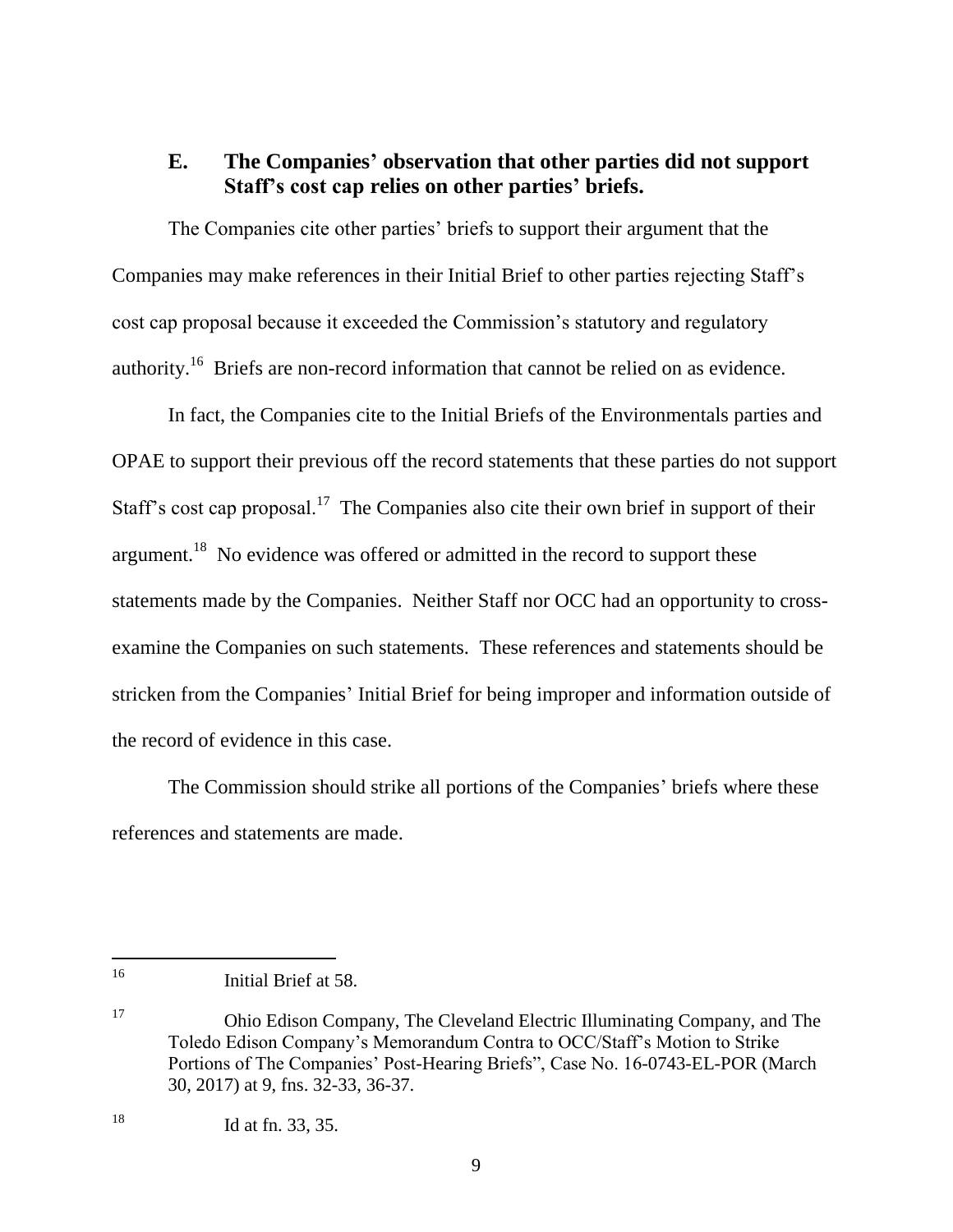## **CONCLUSION**

For the foregoing reasons, the Commission should grant Staff's and OCC's motion

to strike in its entirety.

Respectfully submitted,

**Michael DeWine** Ohio Attorney General

**William L. Wright** Section Chief

*/s/ John H. Jones*

**John H. Jones** Assistant Section Chief Public Utilities Section 30 East Broad Street, 16<sup>th</sup> Floor Columbus, OH 43215-3414 614.466.4397 (telephone) 614.644.8764 (fax) [john.jones@ohioattorneygeneral.gov](mailto:john.jones@ohioattorneygeneral.gov)

**On behalf of the Staff of The Public Utilities Commission of Ohio**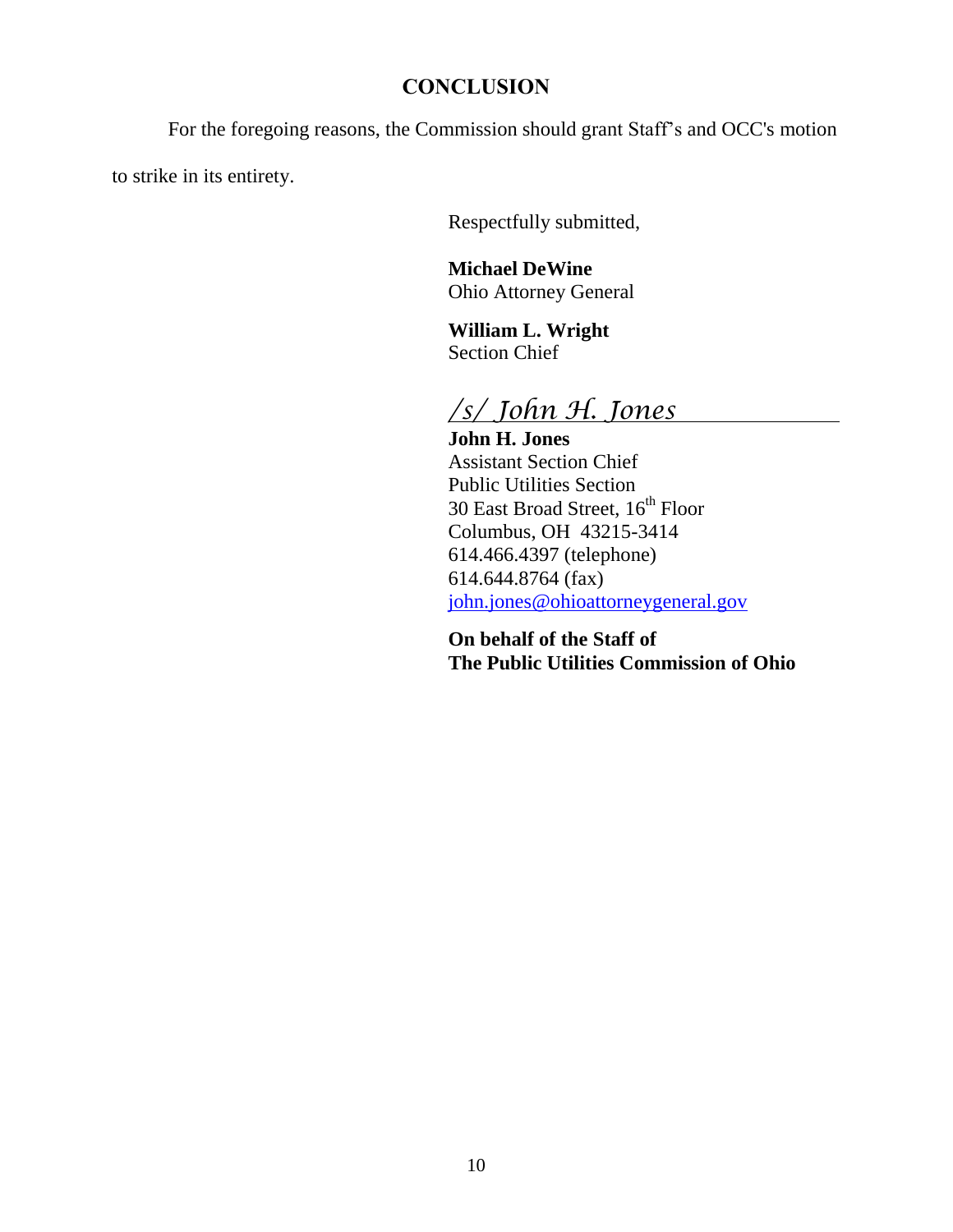#### **PROOF OF SERVICE**

I hereby certify that a true copy of the foregoing **Reply Memorandum to Ohio** 

**Edison Company, The Cleveland Electric Illuminating Company, and The Toledo** 

**Edison Company's Memorandum Contra to OCC/Staff's Motion to Strike Portions** 

**of the Companies' Post-Hearing Briefs** submitted on behalf of the Staff of the Public

Utilities Commission of Ohio, was served via electronic mail upon the following Parties

of Record, this  $6<sup>th</sup>$  day of April, 2017.

*/s/ John H. Jones*

**John H. Jones** Assistant Section Chief

#### **Parties of Record:**

Madeline Fleisher Environmental Law & Policy Center 21 West Broad Street, Suite 500 Columbus, OH 43215 [mfleisher@elpc.org](mailto:mfleisher@elpc.org)

Robert Kelter Environmental Law & Policy Center 35 East Wacker Drive, Suite 1600 Chicago, IL 60601 [rkelter@elpc.org](mailto:rkelter@elpc.org)

Trent Dougherty Miranda Leppla Ohio Environmental Council 1145 Chesapeake Avenue, Suite 1 Columbus, OH 4 3212 [tdougherty@theoec.org](mailto:tdougherty@theoec.org) [mleppla@theoec.org](mailto:mleppla@theoec.org)

Gregory J. Poulos EnerNOC, Inc. P.O. Box 29492 Columbus, OH 43229 [gpoulos@enernoc.ocom](mailto:gpoulos@enernoc.ocom) Samantha Williams Natural Resources Defense Council 20 North Wacker Drive, Suite 1600 Chicago, IL 60606 [swilliams@nrdc.org](mailto:swilliams@nrdc.org)

Robert Dove P.O. Box 13442 Columbus, OH 4 3215 [rdove@attorneydove.com](mailto:rdove@attorneydove.com)

John Finnigan Environmental Defense Fund 128 Winding Brook Lane Terrace Park, OH 45174 [jfinnigan@edf.org](mailto:jfinnigan@edf.org)

Joel E. Sechler Carpenter Lipps & Leland 280 North High Street, Suite 1300 Columbus, OH 43215 [sechler@carpenterlipps.com](mailto:sechler@carpenterlipps.com)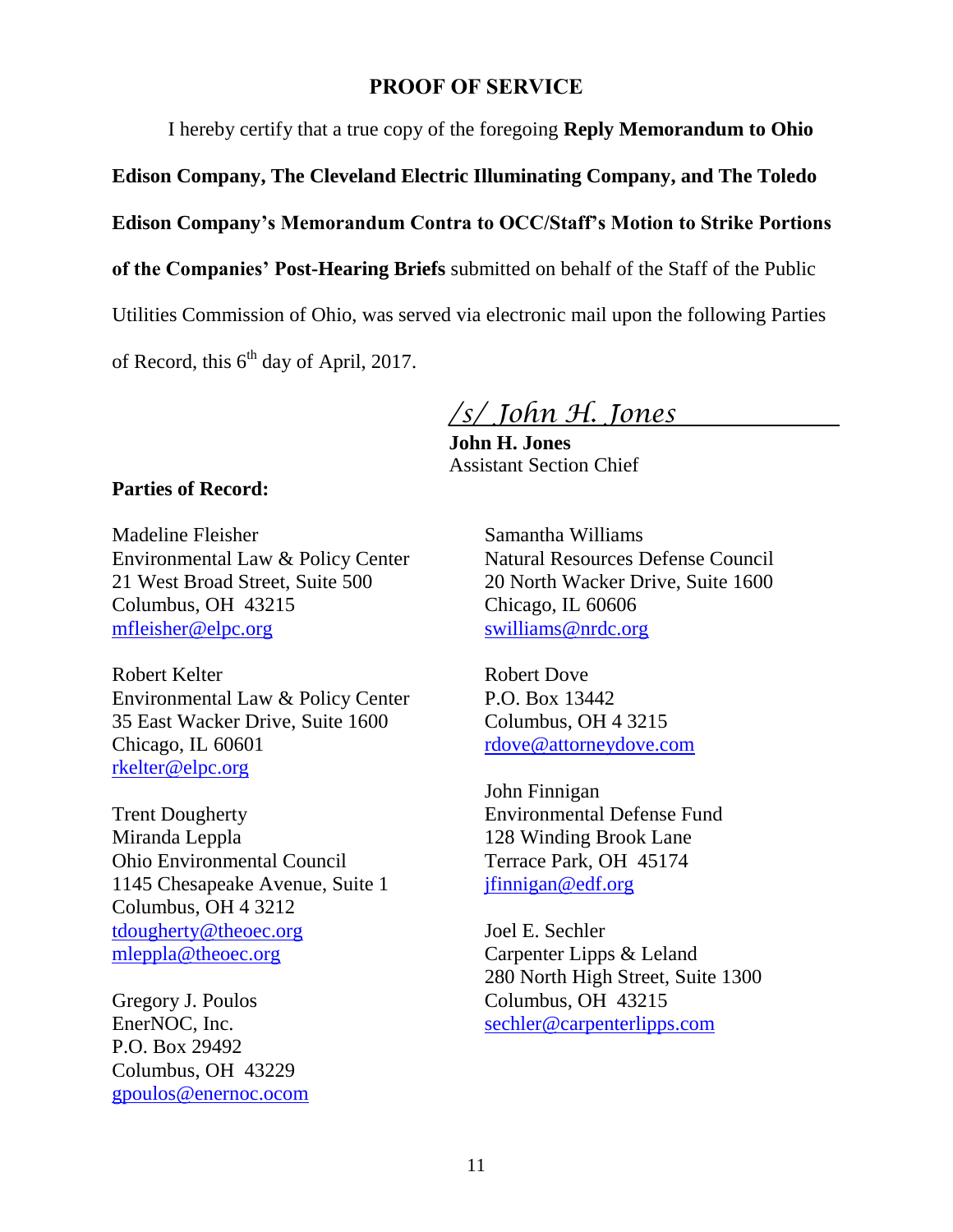Joseph Oliker IGS Energy 6100 Emerald parkway Dublin, OH 43016 [joliker@igsenergy.com](mailto:joliker@igsenergy.com)

Kimberly W. Bojko James Perko Angela Paul Whitfield Carpenter Lipps & Leland 280 North High Street, Suite 1300 Columbus, OH 43215 [bojko@carpenterlipps.com](mailto:bojko@carpenterlipps.com) [perko@carpenterlipps.com](mailto:perko@carpenterlipps.com) [whitfield@carpenterlipps.com](mailto:whitfield@carpenterlipps.com)

Richard L. Sites Ohio Hospital Association 155 East Broad Street, 3rd Floor Columbus, OH 43215-3620 [rick.sites@ohiohospitals.org](mailto:rick.sites@ohiohospitals.org)

Carrie M. Dunn Erika Ostrowski FirstEnergy Service Company 76 South Main Street Akron, OH 44308 [cdunn@firstenergycorp.com](mailto:cdunn@firstenergycorp.com) [eostrowski@firstenergycorp.com](mailto:eostrowski@firstenergycorp.com)

Michael R. Gladman Jones Day 325 John H. McConnell Boulevard Suite 600 Columbus, OH 43215 [mrgladman@jonesday.com](mailto:mrgladman@jonesday.com)

Attorney Examiner: Richard M. Bulgrin Public Utilities Commission of Ohio 180 East Broad Street,  $12^{th}$  Floor Columbus, OH 43215-3792 [dick.bulgrin@puc.ohio.gov](mailto:dick.bulgrin@puc.ohio.gov)

Colleen L. Mooney Ohio Partners for Affordable Energy P.O. Box 12451 Columbus, OH 43212 [cmooney@ohiopartners.org](mailto:cmooney@ohiopartners.org)

Matthew R. Pritchard McNees Wallace & Nurick 21 East State Street,  $17<sup>th</sup>$  Floor Columbus, OH 43215 [mpritchard@mwncmh.com](mailto:mpritchard@mwncmh.com)

Christopher J. Allwein Kegler Brown Hill & Ritter Capitol Square, Suite 1800 65 East State Street Columbus, OH 43215-4294 [callwein@kelgerbrown.com](mailto:callwein@kelgerbrown.com) Dane Stinson Bricker & Eckler 100 South Third Street Columbus, OH 43215 [dstinson@bricker.com](mailto:dstinson@bricker.com)

Matthew W. Warnock Dylan F. Borchers Devin D. Parram Bricker & Eckler 100 South Third Street Columbus, OH 43215-4291 [mwarnock@bricker.com](mailto:mwarnock@bricker.com) [dborchers@bricker.com](mailto:dborchers@bricker.com) [dparram@bricker.com](mailto:dparram@bricker.com)

Kathy J. Kolich Kolich & Associates 1521 Hightower Drive Uniontown, OH 44685 [kjklaw@yahoo.com](mailto:kjklaw@yahoo.com)